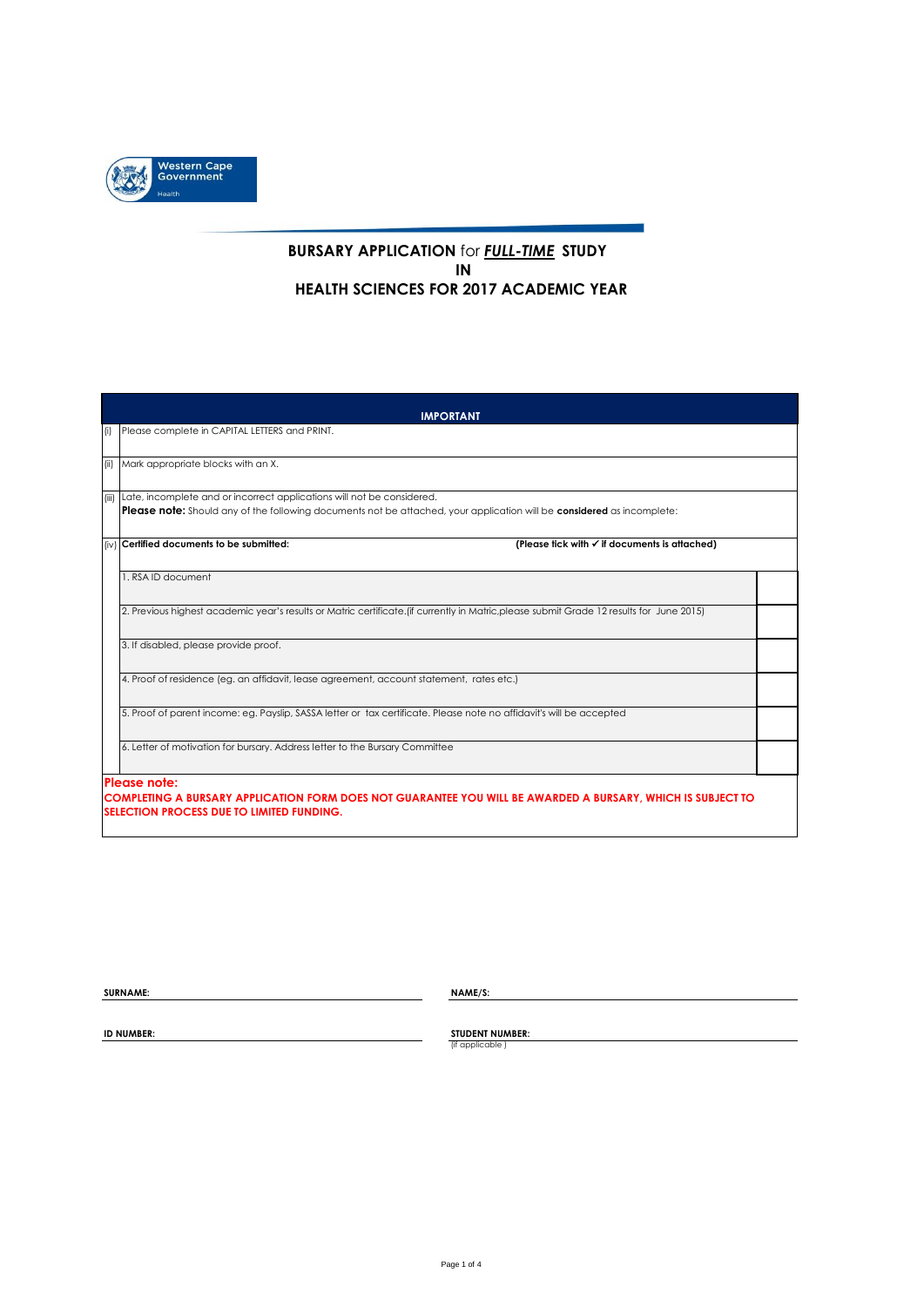| SECTION A: DETAILS OF APPLICANT<br><b>Personal Details</b>                                                                                                              |                              |          |                                                                                                             |       |                    |    |                                                          |        |         |          |           |
|-------------------------------------------------------------------------------------------------------------------------------------------------------------------------|------------------------------|----------|-------------------------------------------------------------------------------------------------------------|-------|--------------------|----|----------------------------------------------------------|--------|---------|----------|-----------|
| Title<br>$\mathbf{1}$                                                                                                                                                   | Dr.<br>Prof.                 | Mr.      | Ms.                                                                                                         |       |                    |    |                                                          |        |         |          |           |
| First Name/s<br>$\overline{2}$                                                                                                                                          |                              |          |                                                                                                             |       |                    |    |                                                          |        |         |          |           |
| Surname                                                                                                                                                                 |                              |          |                                                                                                             |       |                    |    |                                                          |        |         |          |           |
| 3                                                                                                                                                                       |                              |          |                                                                                                             |       |                    |    |                                                          |        |         |          |           |
| Gender                                                                                                                                                                  | Male                         | Female   |                                                                                                             |       |                    | 5  | Disability                                               | Yes    | No      |          |           |
|                                                                                                                                                                         |                              |          |                                                                                                             |       |                    |    | (If yes please specify)                                  |        |         |          |           |
| Date of birth<br>6                                                                                                                                                      | DD                           |          | MM                                                                                                          |       | YYYY               |    |                                                          |        |         |          |           |
| 7<br>Race                                                                                                                                                               | African                      | Coloured | Indian                                                                                                      | White | Other              | 8  | Have you ever been convicted of<br>any criminal offence? |        |         | Yes      | <b>No</b> |
| 9<br>Nationality                                                                                                                                                        | South African                | Other    |                                                                                                             |       |                    | 10 | <b>Marital Status</b>                                    | Single | Married | Divorced | Widow     |
| <b>Home Address</b><br>11 Current residential address<br>Please attach proof of current residential address, eg. an affidavit, lease agreement, account statement, etc. |                              |          |                                                                                                             |       |                    |    |                                                          |        |         |          |           |
|                                                                                                                                                                         | House/Block Number           |          |                                                                                                             |       |                    |    |                                                          |        |         |          |           |
|                                                                                                                                                                         |                              |          |                                                                                                             |       |                    |    |                                                          |        |         |          |           |
|                                                                                                                                                                         | <b>Street Name</b>           |          |                                                                                                             |       |                    |    |                                                          |        |         |          |           |
|                                                                                                                                                                         | <b>Street Name</b><br>Suburb |          |                                                                                                             |       |                    |    |                                                          |        |         |          |           |
|                                                                                                                                                                         |                              |          |                                                                                                             |       |                    |    |                                                          |        |         |          |           |
|                                                                                                                                                                         | Postal Code                  |          |                                                                                                             |       |                    |    |                                                          |        |         |          |           |
|                                                                                                                                                                         |                              |          |                                                                                                             |       |                    |    |                                                          |        |         |          |           |
| <b>Postal Address</b>                                                                                                                                                   | Province                     |          |                                                                                                             |       |                    |    |                                                          |        |         |          |           |
| 12 Postal address (if not same as above)                                                                                                                                |                              |          | Please attach proof of permanent postal address, eg. an affidavit, lease agreement, account statement, etc. |       |                    |    |                                                          |        |         |          |           |
|                                                                                                                                                                         | House/Block Number           |          |                                                                                                             |       |                    |    |                                                          |        |         |          |           |
|                                                                                                                                                                         | <b>Street Name</b>           |          |                                                                                                             |       |                    |    |                                                          |        |         |          |           |
|                                                                                                                                                                         | <b>Street Name</b>           |          |                                                                                                             |       |                    |    |                                                          |        |         |          |           |
|                                                                                                                                                                         | Suburb                       |          |                                                                                                             |       |                    |    |                                                          |        |         |          |           |
|                                                                                                                                                                         | Postal Code                  |          |                                                                                                             |       |                    |    |                                                          |        |         |          |           |
|                                                                                                                                                                         | City                         |          |                                                                                                             |       |                    |    |                                                          |        |         |          |           |
|                                                                                                                                                                         | Province                     |          |                                                                                                             |       |                    |    |                                                          |        |         |          |           |
| <b>Contact Details</b>                                                                                                                                                  |                              |          |                                                                                                             |       |                    |    |                                                          |        |         |          |           |
| 13 Tel/Cel                                                                                                                                                              |                              |          |                                                                                                             |       | 14 Alternative no. |    |                                                          |        |         |          |           |
| 15 Email address                                                                                                                                                        |                              |          |                                                                                                             |       |                    |    |                                                          |        |         |          |           |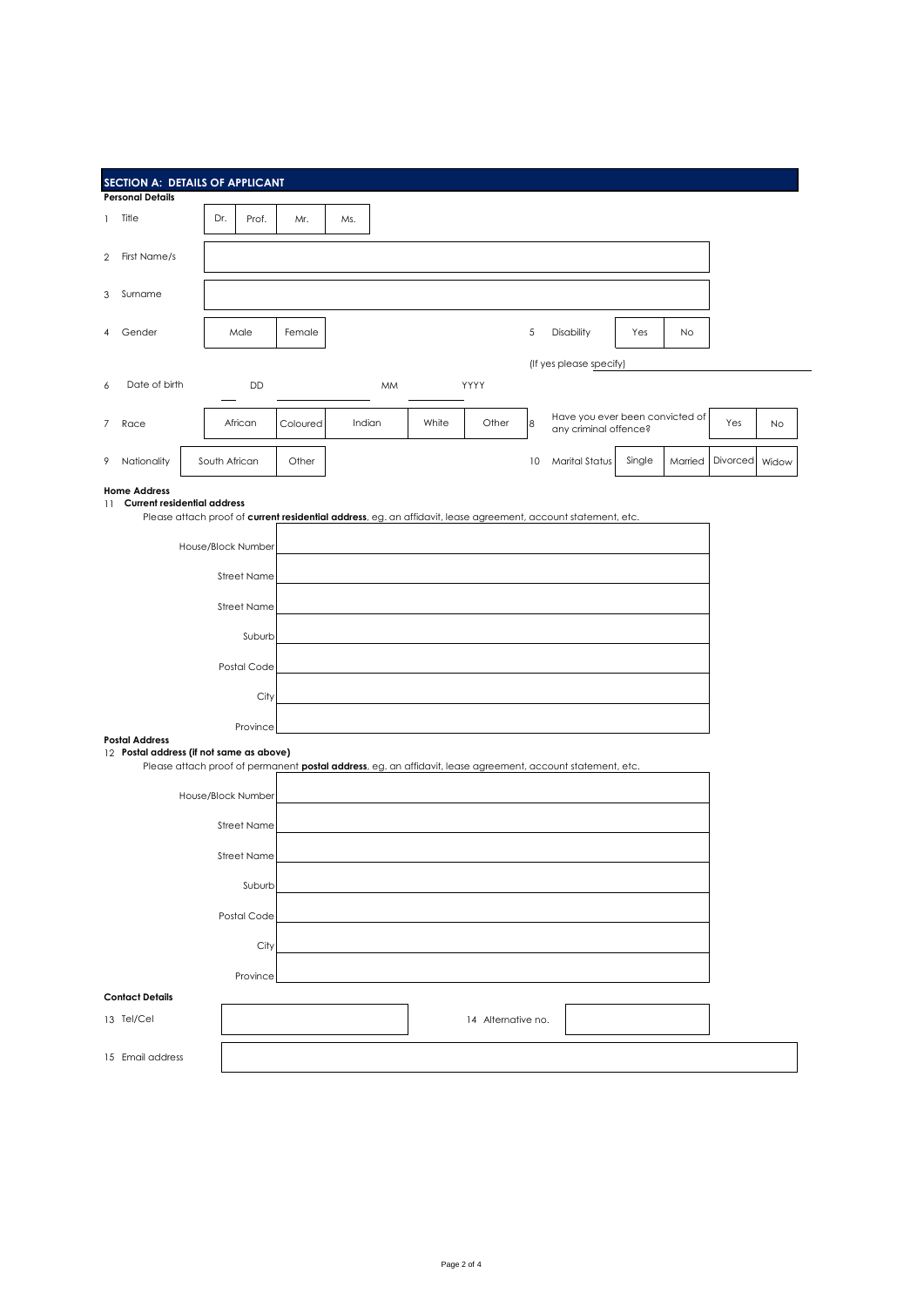| The 1st parent, guardian or spouse's details                                                                                                                                                                                                             |     |                    |     |     | SECTION B: DETAILS OF PARENT(S), LEGAL GUARDIAN(S) OR SPOUSE                                                                  |  |  |  |  |
|----------------------------------------------------------------------------------------------------------------------------------------------------------------------------------------------------------------------------------------------------------|-----|--------------------|-----|-----|-------------------------------------------------------------------------------------------------------------------------------|--|--|--|--|
| 16 Title                                                                                                                                                                                                                                                 | Dr. | Prof.              | Mr. | Ms. | 17 Initials                                                                                                                   |  |  |  |  |
|                                                                                                                                                                                                                                                          |     |                    |     |     |                                                                                                                               |  |  |  |  |
| 18 Surname                                                                                                                                                                                                                                               |     |                    |     |     | 19 Relationship                                                                                                               |  |  |  |  |
| (eg. Father, mother, legal gaurdian ect)<br><b>Home Address</b><br>20 The 1st parent, guardian or spouse's home address<br>Please attach proof of 1st guardian's current residential address, eg. an affidavit, lease agreement, account statement, etc. |     |                    |     |     |                                                                                                                               |  |  |  |  |
|                                                                                                                                                                                                                                                          |     |                    |     |     |                                                                                                                               |  |  |  |  |
|                                                                                                                                                                                                                                                          |     | House/Block Number |     |     |                                                                                                                               |  |  |  |  |
|                                                                                                                                                                                                                                                          |     | <b>Street Name</b> |     |     |                                                                                                                               |  |  |  |  |
|                                                                                                                                                                                                                                                          |     | <b>Street Name</b> |     |     |                                                                                                                               |  |  |  |  |
|                                                                                                                                                                                                                                                          |     | Suburb             |     |     |                                                                                                                               |  |  |  |  |
|                                                                                                                                                                                                                                                          |     | Postal Code        |     |     |                                                                                                                               |  |  |  |  |
|                                                                                                                                                                                                                                                          |     | City               |     |     |                                                                                                                               |  |  |  |  |
|                                                                                                                                                                                                                                                          |     | Province           |     |     |                                                                                                                               |  |  |  |  |
| The 1st parent, guardian or spouse's contact details                                                                                                                                                                                                     |     |                    |     |     |                                                                                                                               |  |  |  |  |
| 21 Tel/Cel                                                                                                                                                                                                                                               |     |                    |     |     | 22 Alternative no.                                                                                                            |  |  |  |  |
| The 1st parent, guardian or spouse's employment details                                                                                                                                                                                                  |     |                    |     |     |                                                                                                                               |  |  |  |  |
| 23 Employer<br>(Place of work)                                                                                                                                                                                                                           |     |                    |     |     |                                                                                                                               |  |  |  |  |
|                                                                                                                                                                                                                                                          |     |                    |     |     |                                                                                                                               |  |  |  |  |
| The 2nd parent, guardian or spouse's details (if seperated)                                                                                                                                                                                              |     |                    |     |     | 24 Annual Income (gross income) of 1st Parent, legal guardian or spouse (Before deductions)                                   |  |  |  |  |
| 25 Title                                                                                                                                                                                                                                                 | Dr. | Prof.              | Mr. | Ms. | 26 Initials                                                                                                                   |  |  |  |  |
| 27 Surname                                                                                                                                                                                                                                               |     |                    |     |     | 28 Relationship                                                                                                               |  |  |  |  |
|                                                                                                                                                                                                                                                          |     |                    |     |     | (eg. Father, mother, legal gaurdian ect)                                                                                      |  |  |  |  |
| <b>Home Address</b><br>29 The 2nd parent, guardian or spouse's home address                                                                                                                                                                              |     |                    |     |     |                                                                                                                               |  |  |  |  |
|                                                                                                                                                                                                                                                          |     |                    |     |     | Please attach proof of 2nd guardian's current residential address, eg. an affidavit, lease agreement, account statement, etc. |  |  |  |  |
|                                                                                                                                                                                                                                                          |     | House/Block Number |     |     |                                                                                                                               |  |  |  |  |
|                                                                                                                                                                                                                                                          |     | Street Name        |     |     |                                                                                                                               |  |  |  |  |
|                                                                                                                                                                                                                                                          |     | <b>Street Name</b> |     |     |                                                                                                                               |  |  |  |  |
|                                                                                                                                                                                                                                                          |     | Suburb             |     |     |                                                                                                                               |  |  |  |  |
|                                                                                                                                                                                                                                                          |     | Postal Code        |     |     |                                                                                                                               |  |  |  |  |
|                                                                                                                                                                                                                                                          |     | City               |     |     |                                                                                                                               |  |  |  |  |
|                                                                                                                                                                                                                                                          |     | Province           |     |     |                                                                                                                               |  |  |  |  |
| The 2nd parent, guardian or spouse's contact details                                                                                                                                                                                                     |     |                    |     |     |                                                                                                                               |  |  |  |  |
| 30 Tel/Cel                                                                                                                                                                                                                                               |     |                    |     |     | 31 Alternative no.                                                                                                            |  |  |  |  |
| The 2nd parent, guardian or spouse's employment details                                                                                                                                                                                                  |     |                    |     |     |                                                                                                                               |  |  |  |  |
| 32 Employer                                                                                                                                                                                                                                              |     |                    |     |     |                                                                                                                               |  |  |  |  |
| (Place of work)                                                                                                                                                                                                                                          |     |                    |     |     | 33 Annual Income (gross income) of 2nd Parent, legal guardian or spouse (Before deductions)                                   |  |  |  |  |
|                                                                                                                                                                                                                                                          |     |                    |     |     |                                                                                                                               |  |  |  |  |
| 34 Combined income (Combined income of both parents or guardians)                                                                                                                                                                                        |     |                    |     |     |                                                                                                                               |  |  |  |  |
| 35 Total number of people dependent on above mentioned income                                                                                                                                                                                            |     |                    |     |     |                                                                                                                               |  |  |  |  |